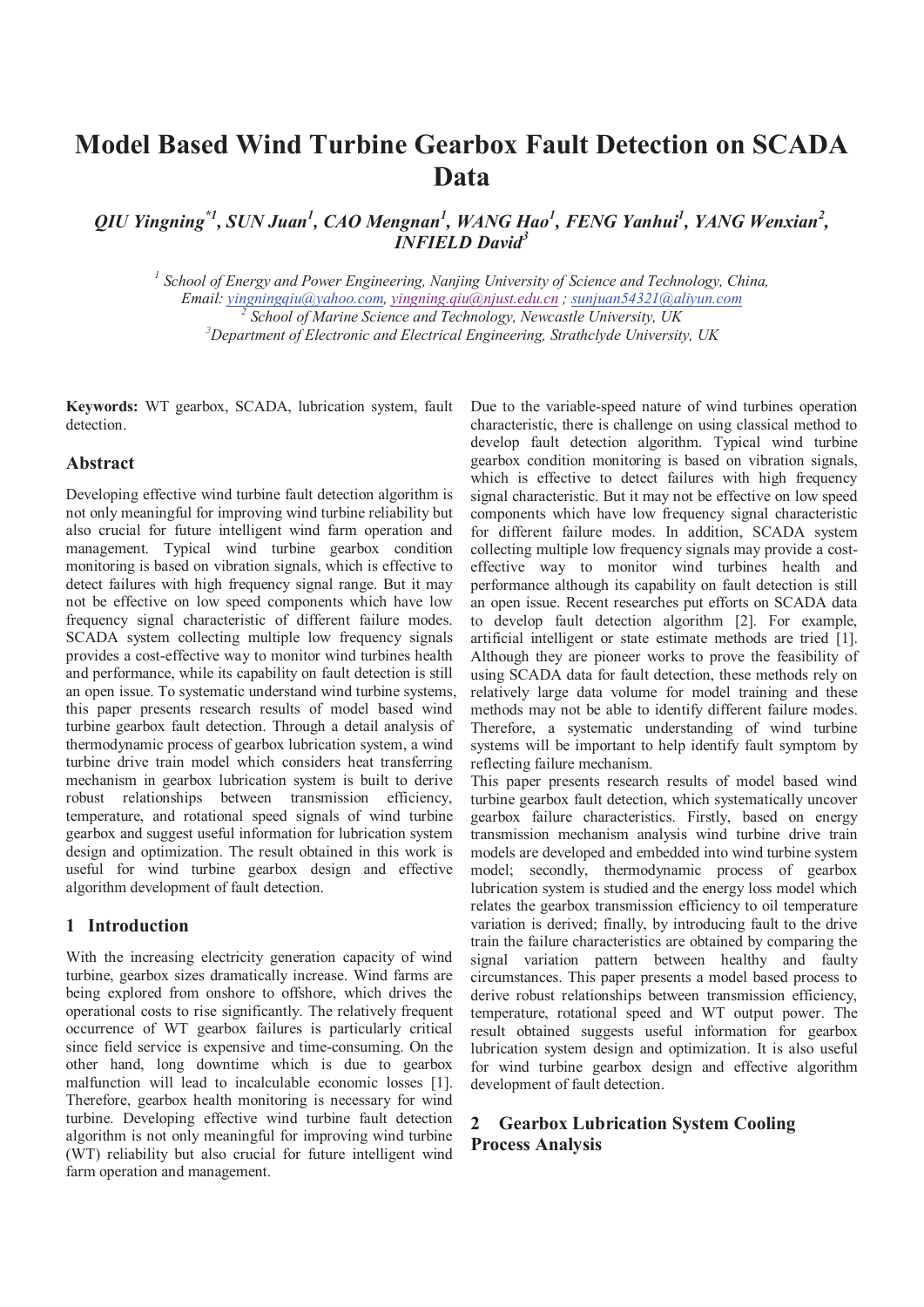#### **2.1Gearbox Lubrication System Structure**

Wind turbine gearbox lubrication system not only reduce transmission power losses by decreasing friction between the drive gears but also improve gear transmission efficiency through its cooling effect [3]. Therefore, lubrication system is an indispensable part of WT gearbox. The schematic of WT gearbox lubrication system is illustrated as figure 1.

It mainly consists of following components:

1) *Oil pump unit*

Major components of oil pump unit include motor, pump and filters. Internal filters include coarse filter and fine filter. Pressure sensors are set at the filters' head and tail which are used to monitor the status of the filters.



Figure 1.Schematic of WT gearbox lubrication system.

2) *Heat exchange unit* 

Heating and cooling devices are main components within heat exchange unit. Before the devices start, lubrication oil needs to be heated to higher than  $-15$   $\degree$  when the oil temperature is below  $-15$  °C. During gearbox operational process, when lubrication oil temperature is higher than 60  $\degree$ C, air-cooling or forced water cooling system of gearbox lubrication system are triggered in order to keep the whole gearbox system being in an optimal working status.

3) *Oil filter unit* 

Oil filters are used to filter impurities or metal particles within the lubrication oil in order to maintain oil quality and to prevent further wear and tear of gearbox mechanical components. Under normal circumstances, the oil flow into the outer chamber through the filter inlet and export from internal chamber outlet after filtration.

#### **2.2 Power Loss Mechanism of a WT Gearbox**

In a WT gearbox, there are several energy dissipation processes. Understanding these mechanisms is extremely important to evaluate the power loss and the efficiency of a gearbox [4]. The power losses that have significant influence on gearbox performance include [5][6]:

• Load dependent losses—accounts for the tooth friction power losses due to the sliding between gear teeth and the friction between rolling bearing elements.

• No-load dependent losses or churning power losses referred to the viscous friction between all mechanical elements and the fluid where they are immersed.

• Mass and inertia of the components of the drive train which has not been considered in this paper.

The thermal equilibrium of gearbox system is reached when the power losses inside the gearbox housing are equal to the heat flow dissipated from gearbox, which can be described by the equation below:

$$
P_{f^r} + P_{sl} + P_{spl} + P_{M_0} + P_{M_1} = P_{total}
$$
 (1)

Where  $P_{\text{fr}}$  is the friction power dissipated by gears,  $P_{\text{M1}}$  is the friction power dissipated by the bearings,  $P_{sol}$  is the churning power dissipated by the gears,  $P_{M0}$  is the churning power dissipated by the bearings and  $P_{sl}$  is the churning power dissipated by the seals.

### **2.3 Power Losses Impact on Gearbox Oil Temperature**

WT gearbox oil temperature will become stable when the power losses in the gearbox and its heat dissipation reach equilibrium. Whenever wind turbine or its lubrication system malfunction which leads to increase of power losses or reduction of heat dissipation, the oil temperature will increase. Assuming the heat generated by the WT gearbox is uniform during its operation process, it is equal to the sum of heat dissipated and stored in the gearbox. Figure 2 shows the WT gearbox heat dissipation path.



Figure2. Schematic of WT gearbox heat dissipation path.

Accordingly, heat is dissipated through three channels—heat conduction, heat convection and thermal radiation [7]. In fact, the influence of thermal radiation is small enough to be neglected. Therefore, the total heat dissipation in the gearbox includes [3]:

the heat convection and conduction to the surrounding environment through the gearbox surface, which is represented by  $P_1$ ;

• heat exchange by oil supplying from outside by pipeline in injection manner and going through cooling system, which is represented by  $P_2$ ;

 $\cdot$  heat being passed to the adjacent components through the coupling shaft and base, represented by  $P_3$ .

Assuming the gearbox input power is P, its transmission efficiency is  $\eta$ ,  $P_{total}$ ,  $P_1$ ,  $P_2$ ,  $P_3$  can be expressed as follow:

$$
P(1 - \eta) = P_{total} \tag{2}
$$

$$
P_1 = \alpha_G A (T_G - T_{amb})
$$
\n(3)

$$
P_2 = c\rho Q_{\varepsilon}(T_G - T_0) \tag{4}
$$

$$
P_3 = cM(T_G - T_{amb})/t
$$
 (5)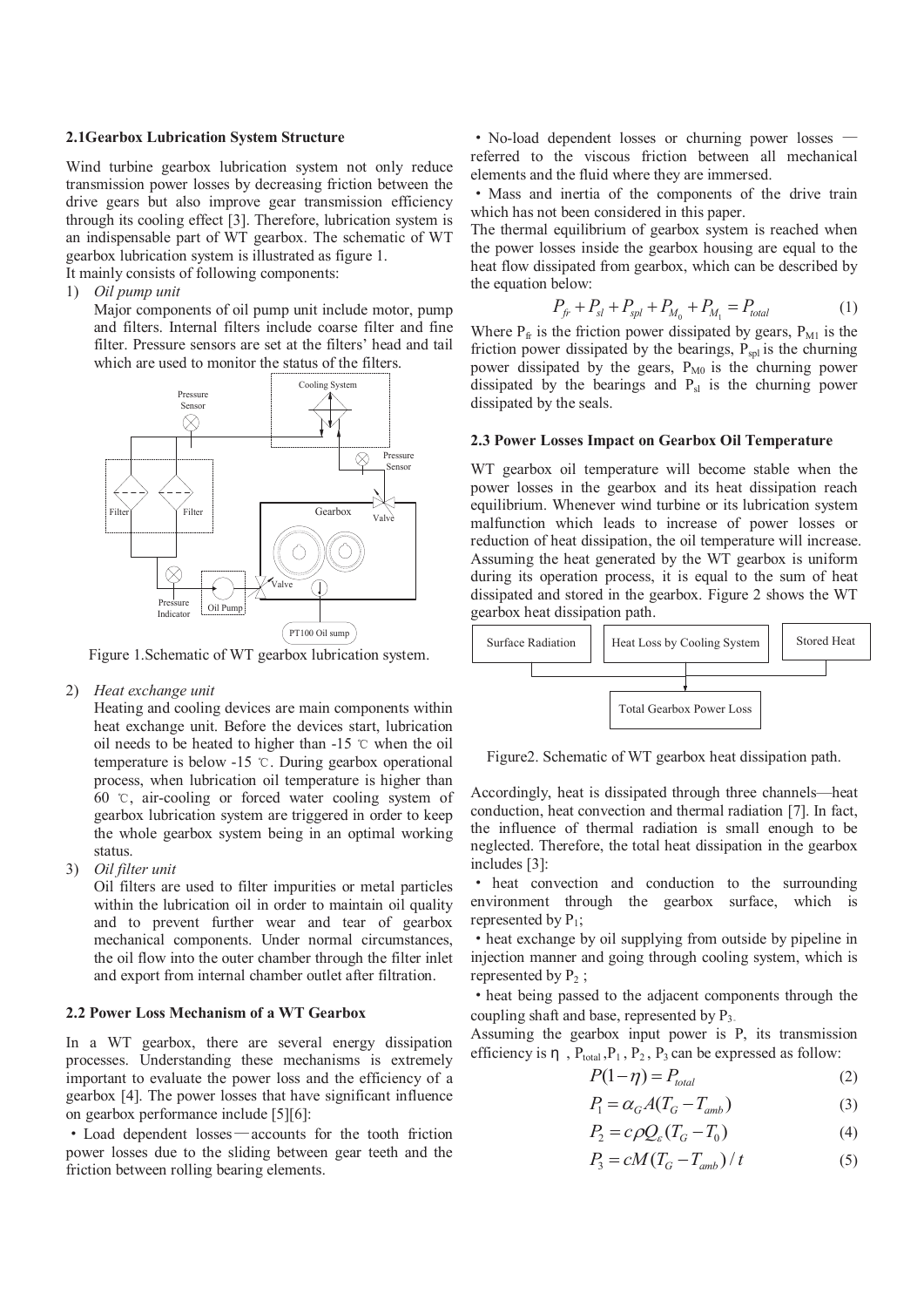$\alpha_G$  is the gearbox shell heat transfer coefficient, W/(m<sup>2</sup>·K). For unhindered still air convection, its outline is  $15 \sim 25$ . A is the surface area of the cabinet,  $m^2$ . The enclosure length is set as 3225mm, height is 1000mm, width is 1400mm in this paper. So the heat radiation area is 13.765.  $T<sub>G</sub>$  is lubrication oil temperature, K.  $T_{amb}$  represents ambient temperature, K. c is the specific heat capacity of the cooling medium,  $J / (kg \cdot$ K), which is generally taken to be 2000.ρ is the density of oil, kg/m<sup>3</sup>, which is taken as 900.  $Q_{\epsilon}$  represents the flow of the loop injection, m<sup>3</sup>/s, which is estimated to be  $1.05 \times 10^{-3}$ . T<sub>0</sub> is the lowest lubrication and cooling system open temperature, K, which is set as 50  $\degree$ C.

## **3 Simulation Model and SCADA System**

#### **3.1 Simulation Model**

Typically, wind turbine simulation assumes that the system is in healthy state. It is to assume that the power is transmitted through the main shaft, gearbox and generator with certain efficiency (ŋ). The control system is also designed assuming the drive train of WT is under healthy condition [8]. It is illustrated as the upper part of figure 3. In realistic situation, a failed gearbox inevitably caused the degradation of power transmission efficiency due to increase of friction losses, churning losses or rolling losses. The increased energy loss will be ultimately dissipated through gearbox housing surface or be taken away by the cooling system. The lower part of figure 3 illustrates this process. A dynamic model of WT with 1-2MW which considers energy loss by gearbox and reflect heat dissipation path is established.



Figure3. Mechanism of WT gearbox and subsystems

Energy transmission efficiency of a gearbox is a function of the energy being transmitted [9]. It rises from low to high with the increase of transmitted energy. Therefore, wind turbine gearbox efficiency is rising from low wind speed to the rated wind speed. In this paper, two transmission efficiency curves of a gearbox are assumed. It is shown in figure 4. One is in the range between 66% and 97.5% and the other is between 62.5% and 96.5%. They are used to simulate a wind turbine with degraded gearbox performance.

#### **3.2 SCADA Data Explaination**

WT Supervisory Control and Data Acquisition (SCADA) system archives comprehensive signal information. It is installed in a WT in order to monitor individual turbine performance as its initial purpose. The data used in this paper is taken from a WT with size 1-2MW. The WT output power, wind speed, WT rotational speed, gearbox rotational speed and its lubrication system oil temperatures are measured and averaged within 10 minutes [10]. To properly choose related performance data, mechanism analysis as described in the previous section is needed. In addition, noisy data should be filtered and processed. The data used are divided into different time ranges in order to present their variation tendency. Every three months data is grouped together and 9 months data are divided into 3 sections accordingly. They are compared with simulation model result.



# **4 Results and Discussions**

#### (1) P**ower Curve**

The power curve of simulated and SCADA data are compared under different wind speeds' range and they are shown in figure 5. The solid line is simulated curve and the scatter points are the averaged power values for every three months periods at different wind speeds. It was shown that with the degradation of gearbox efficiency output power slightly decreases. However, the variation in the power curve is not obvious. The slight power disagreement at the beginning of rated wind speed area may be due to the difference of control strategic configuration at this area.



Figure5. Power curves of simulation and SCADA analysis.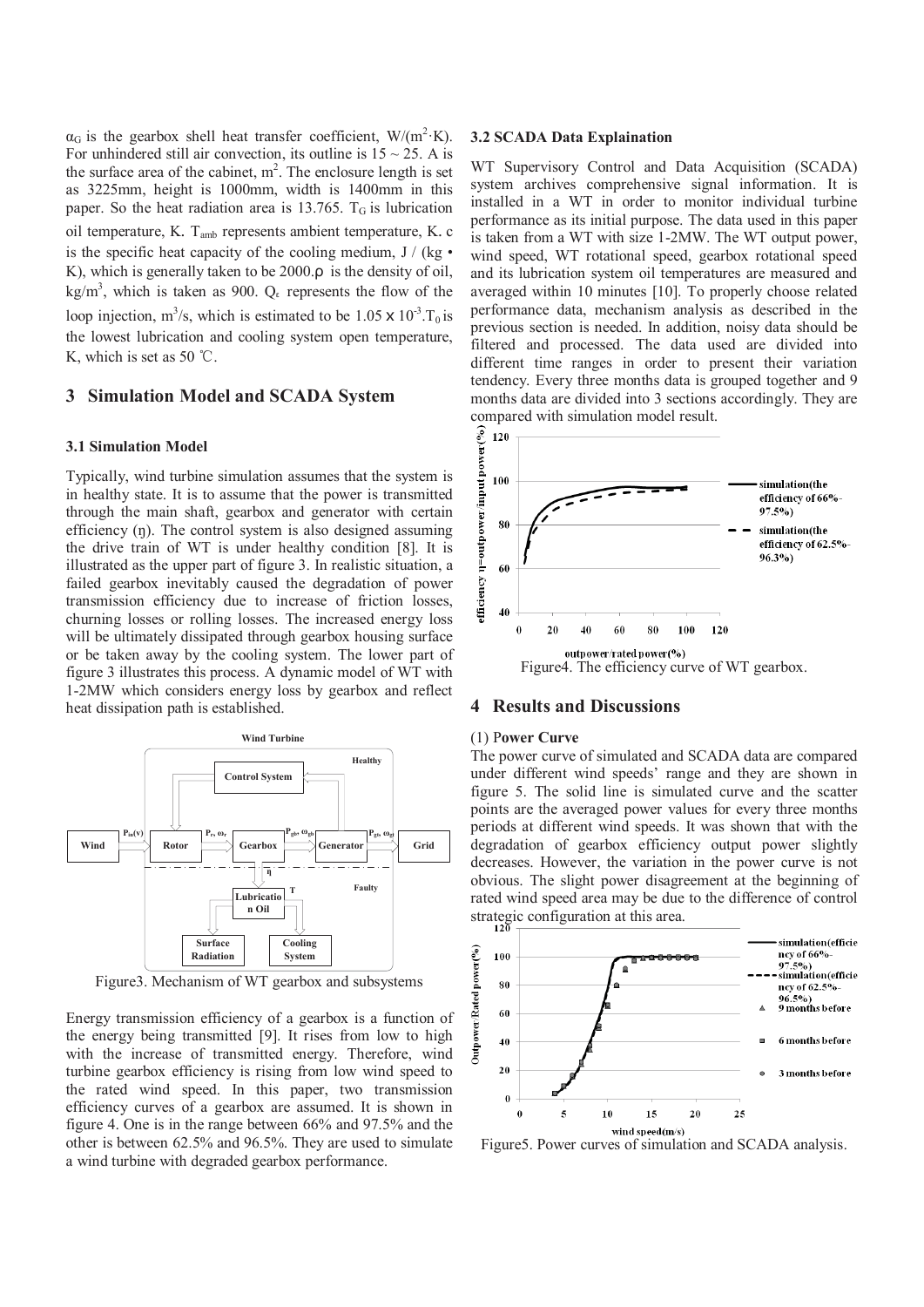#### (2) **Oil Temperature**

According to Eq.(2)-(5) and WT systematic simulation procedure as illustrated in figure 3, gearbox oil temperature rise which is the absolute oil temperature get rid of ambient temperature effects is obtained. The simulated and SCADA data results are compared in figure 6. It was shown that good agreement between simulated results and 6&3 months period before failure. This sufficiently proves the simulation model and cooling mechanism of the lubrication system described. The degradation of transmission efficiency of gearbox is the main reason for the temperature rise observed in the lubrication oil. The turning power point observed in 6 months period at wind speed of 7~9m/s is because of the start of the cooling system where the temperature of the oil is above 60 degree. The start of the cooling system results in reduction of oil temperature rise. We also observed some sudden temperature rise drop at wind speed of 19m/s on 9 months period. This is due to not enough data sample during that period and at that specific wind speed does not affect the overall characteristics.



#### (3) **Output Power Influence**

Gearbox oil temperature rise versus the ratio of WT output power normalized to rated power are compared in figure 7. It shows that under the situations of degraded gearbox transmission efficiency, higher temperature rise are clearly observed. The temperature rise grows with the increase of WT output power. The simulation result obtained here by setting the same ambient temperature. The disagreement here may due to the difference of ambient temperature during the 3 months period. Next subsection will investigate ambient temperature effect.



#### (4) **Ambient Temperature Influence**

Figure 8 shows that at the wind speed of 10m/s which is below the rated wind speed, the oil temperature rise linearly decreases with the increase of ambient temperature which varies between  $10^{\circ}$  to  $40^{\circ}$ . With the time period approaching failure, this linear relationship between oil temperature rise and ambient temperature does not change except the whole line shift higher, which indicates the higher temperature rise of the oil.

## **5 Conclusion**

A model of variable-speed WT wind turbine which is 1-2MW and considered gearbox lubrication subsystem is established in this paper. The validation of the model is proved by comparing the results of simulation and SCADA data. This sufficiently proves the thermal dynamics mechanism within gearbox and the heat transfer principle of lubrication system. The result shows the oil temperature rise is due to the degradation of gearbox transmission efficiency while its magnitude is jointly determined by the power transmitted and the ambient temperature. The nonlinear relationship between oil temperature rises with wind speed/ output power is due to the efficiency nonlinearity. But the oil temperature rise exhibits linear relationship to ambient temperature. These characteristics can be used to develop effective fault detection algorithm for WT. And the mechanism proved in this paper can be used for lubrication and cooling systems design.



Figure 8. Ambient temperature influence (at 10m/s).